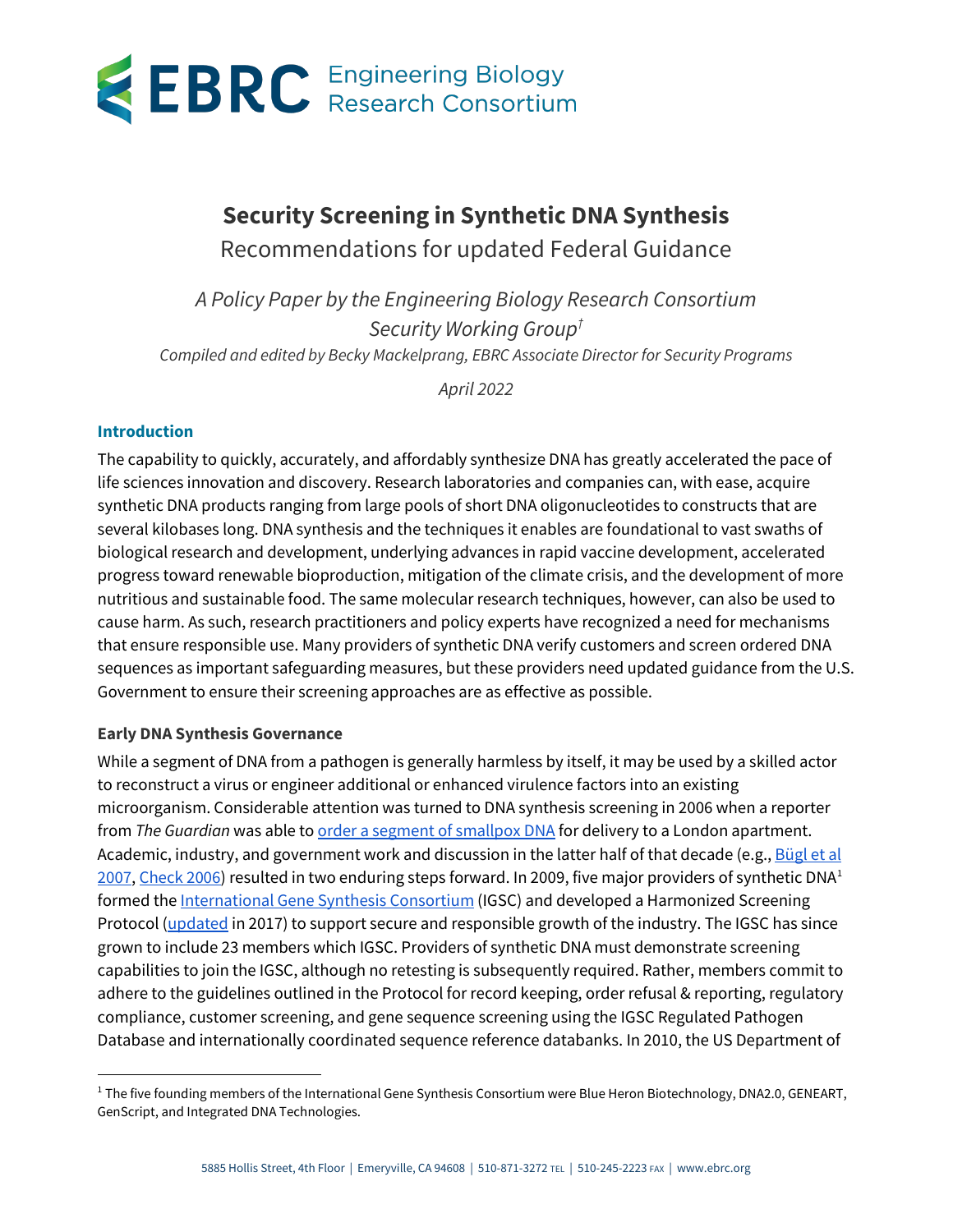Health and Human Services (HHS) released the Screening Framework Guidance for Providers of Synthetic [Double-Stranded DNA](https://www.phe.gov/Preparedness/legal/guidance/syndna/Documents/syndna-guidance.pdf) (the Guidance). The Guidance recommends baseline standards for screening sequences using a "best match" approach, where each 200 base pair span of an ordered sequence (and a sequence's six amino acid reading frames) are screened against large sequence databases. When the "best match" to the ordered sequence is unique to organisms or toxins on the Select Agents and Toxins [list](https://www.selectagents.gov/sat/list.htm) (SAT) under th[e Federal Select Agent Program](https://www.selectagents.gov/sat/list.htm) (FSAP) or, for international orders, unique to an organism or toxin on th[e Commerce Control List](https://www.bis.doc.gov/index.php/regulations/commerce-control-list-ccl) (CCL), thereby falling under control of the Export Administration Regulations (EAR), the Guidance recommends what it refers to as "follow-up screening" before fulfilling the order. Follow-up screening, as defined in the Guidance, involves working with the customer to assess their authority to use the sequence and the legitimacy of their end use. The Guidance also recommends customer screening to verify customer identity and legitimacy and follow-up screening as necessary. While DNA (and RNA) synthesis capabilities and applications have grown considerably in the intervening time, U.S. Federal Guidance to providers remains the same as it was in 2010, leaving holes yet to be filled.

While the percentages of screened and unscreened commercially produced synthetic DNA are unknown, the IGSC suggests that its members represent approximately 80% of global DNA synthesis capacity. It therefore is likely that the majority of synthetic DNA produced globally is synthesized by providers that adhere to the Guidance and/or the IGSC Protocol, but a nontrivial amount of synthetic DNA is likely produced and shipped from companies that have no, or inadequate, screening mechanisms in place. Those companies that do not screen are at risk of inadvertently violating national regulations and/or international agreements by unknowingly shipping prohibited sequences domestically or internationally. They might also indirectly contribute to nefarious activities through the synthesis of nonregulated sequences with clear potential for misuse for questionable customers. For those that do screen, outdated Guidance leaves providers of synthetic DNA with a lack of clarity on key elements of screening (discussed in detail below). As such, individuals without the training, need, and/or authority to handle sequences that could be used to cause harm may be able to access and use them—intentionally or not—to damage human and/or environmental health and well-being.

### **Current Governance Challenges**

Biosecurity governance systems are challenged by the international nature of research and commerce and inherent uncertainty around biological risk. Synthetic DNA is an essential research tool produced, shipped, and used all around the world. The drive to find new solutions to on-going health and environmental challenges fuels technological advances that also simplify the use of biotechnology to cause harm. Still, the successful deployment of a biological attack would not be straightforward. In addition to engineering or obtaining the biological agent, it would have to be grown to the appropriate scale, properly prepared for dissemination, and effectively dispersed. Acknowledging the tension between security and progress and building governance structures that balance these appropriately to achieve the greatest outcomes is a grand challenge.

If the U.S. had zero tolerance for biosecurity risk within its borders, it could impose strict restrictions on the production and distribution of a wide variety of synthetic nucleotide sequences. This limitation would come at the expense of maintaining leadership in biological and medical research. Policymakers and other stakeholders therefore have to grapple with how providers of synthetic DNA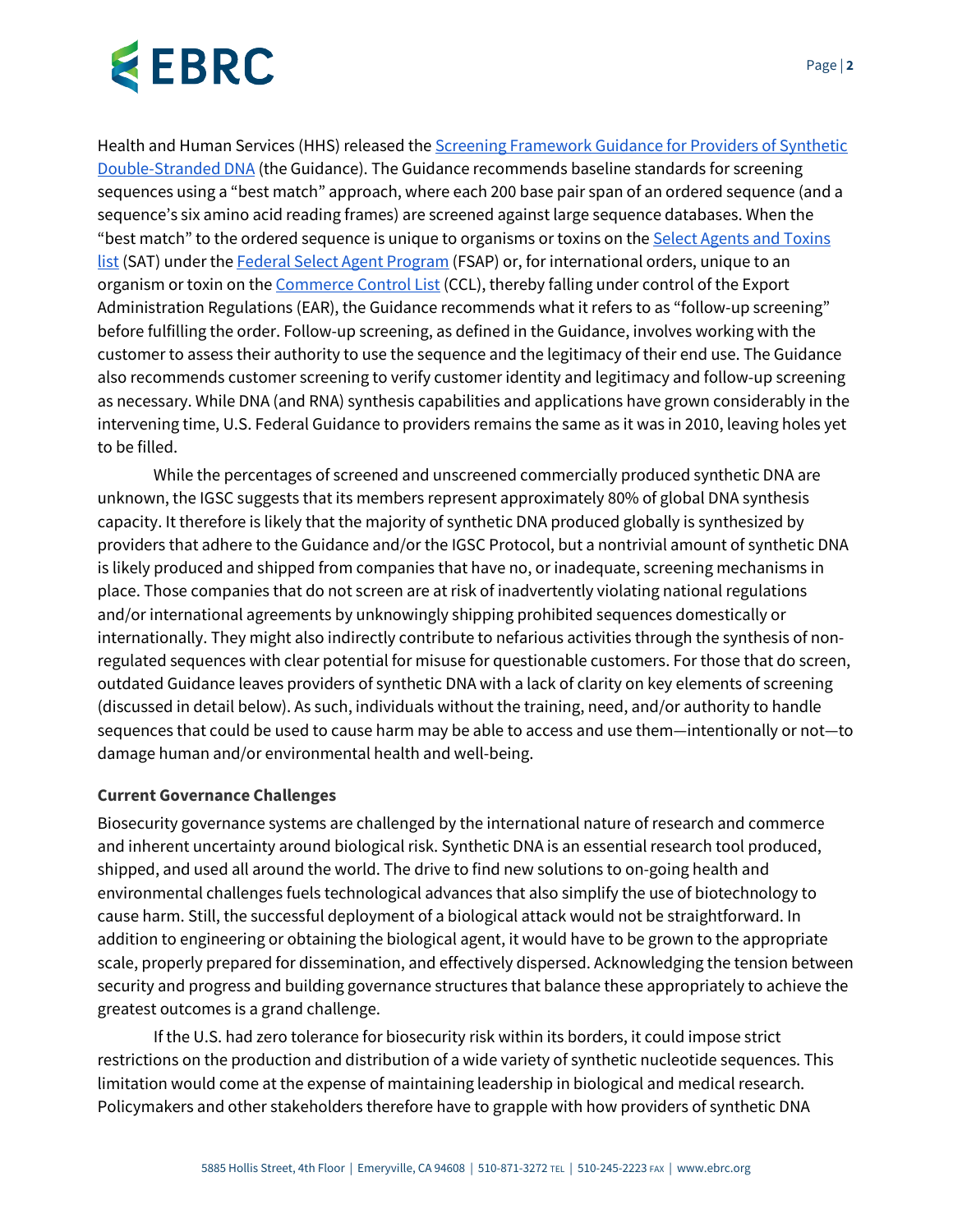should screen customers and their orders, what they should screen for, how or if to incentivize and verify screening, the types of sequences that should be screened for, the correct locus of control and/or responsibility within the government, and where liability ultimately lies for negative outcomes. In 2007, [Garfinkel et al.](https://doi.org/10.1089/bsp.2007.0923) described three policy intervention points for increasing security around synthetic DNA: commercial providers of synthetic DNA, owners of benchtop DNA synthesis equipment, and researchers who use synthetic DNA. 15 years later, some of the policy options suggested are still relevant. These include storing customer and order records, requiring a license to own a benchtop DNA synthesizer and to buy reagents for its use, and incorporating biological security curricula into researcher education. The structural challenges of 2007 also still exist. Who would be responsible for licensing purchases of DNA synthesis equipment? How and for whom is security education necessary? Furthermore, any policy decisions in the United States have to be made with an eye toward competition within an international DNA synthesis market and bioeconomy. Onerous restrictions domestically will delay U.S. research and make U.S. companies less competitive without containing international risk. However, given a lack of guidance in other countries, the U.S. has the opportunity to help set international standards and norms.

Governance is also challenged by the rapid development of DNA synthesis and assembly techniques. For example, the Guidance does not recommend the screening of oligonucleotide pools (pools of many, shorter DNA sequences generally less than 200 base pairs), which can now easily be used to construct much longer sequences. The Guidance also does not address bench-top DNA synthesis equipment: these devices pose a critical challenge to the sequence screening process described in the Guidance since they are meant to be operated behind customer firewalls. Myriad sequences that are excluded from regulation under FSAP and the EAR can be used alone, or in combination, to cause harm. Engineering biology is expanding the potential to design sequences that circumvent screening systems, for example by altering the genetic code that maps codons to amino acids. The Guidance specifically only applies to synthesis of double-stranded DNA, but single-stranded DNA and RNA can both readily be used to generate double-stranded DNA in a laboratory. Providers of synthetic DNA and manufacturers of gene synthesis equipment do not currently have guidance or regulation from the U.S. government for adapting their security measures to accommodate this expansion of technology.

### **Recent U.S. Federal and State Attention to the Production of Synthetic DNA**

In 2020, HHS issued a Request for Information from the Office of the Assistant Secretary for Preparedness and Response on Review and Revision of the Screening Framework Guidance for Providers of Synthetic [Double-Stranded DNA,](https://www.federalregister.gov/documents/2020/08/26/2020-18444/review-and-revision-of-the-screening-framework-guidance-for-providers-of-synthetic-double-stranded) indicating that updated Guidance might be in development. Outreach from the U.S. Government to synthetic biologists and biosecurity experts to discuss this issue privately also demonstrates sustained government interest in more robust policy or guidance.

Given a lack of clear federal action and the pace at which engineering biology is growing, it is unsurprising that individual states have begun to invest attention in DNA synthesis security issues. [Maryland House Bill 1256,](https://trackbill.com/bill/maryland-house-bill-1256-maryland-department-of-health-gene-synthesis-providers-and-manufacturers-of-gene-synthesis-equipment-certification/2019702/) which was introduced in 2021 and subsequently withdrawn, would have tasked Maryland's Department of Public Health to develop guidelines for gene sequence and customer screening by providers of synthetic DNA and manufacturers of gene synthesis equipment. Also in 2021, [California](https://leginfo.legislature.ca.gov/faces/billTextClient.xhtml?bill_id=202120220AB70)  [Assembly Bill 70 \(](https://leginfo.legislature.ca.gov/faces/billTextClient.xhtml?bill_id=202120220AB70)AB-70) was passed by both the Assembly and State Senate before being vetoed by [Governor Gavin Newsom, who stated](https://www.gov.ca.gov/wp-content/uploads/2021/10/AB-70-PDF.pdf) that "consideration should be given to whether a patchwork of state and federal regulations on biosecurity is the most effective way to approach an issue of international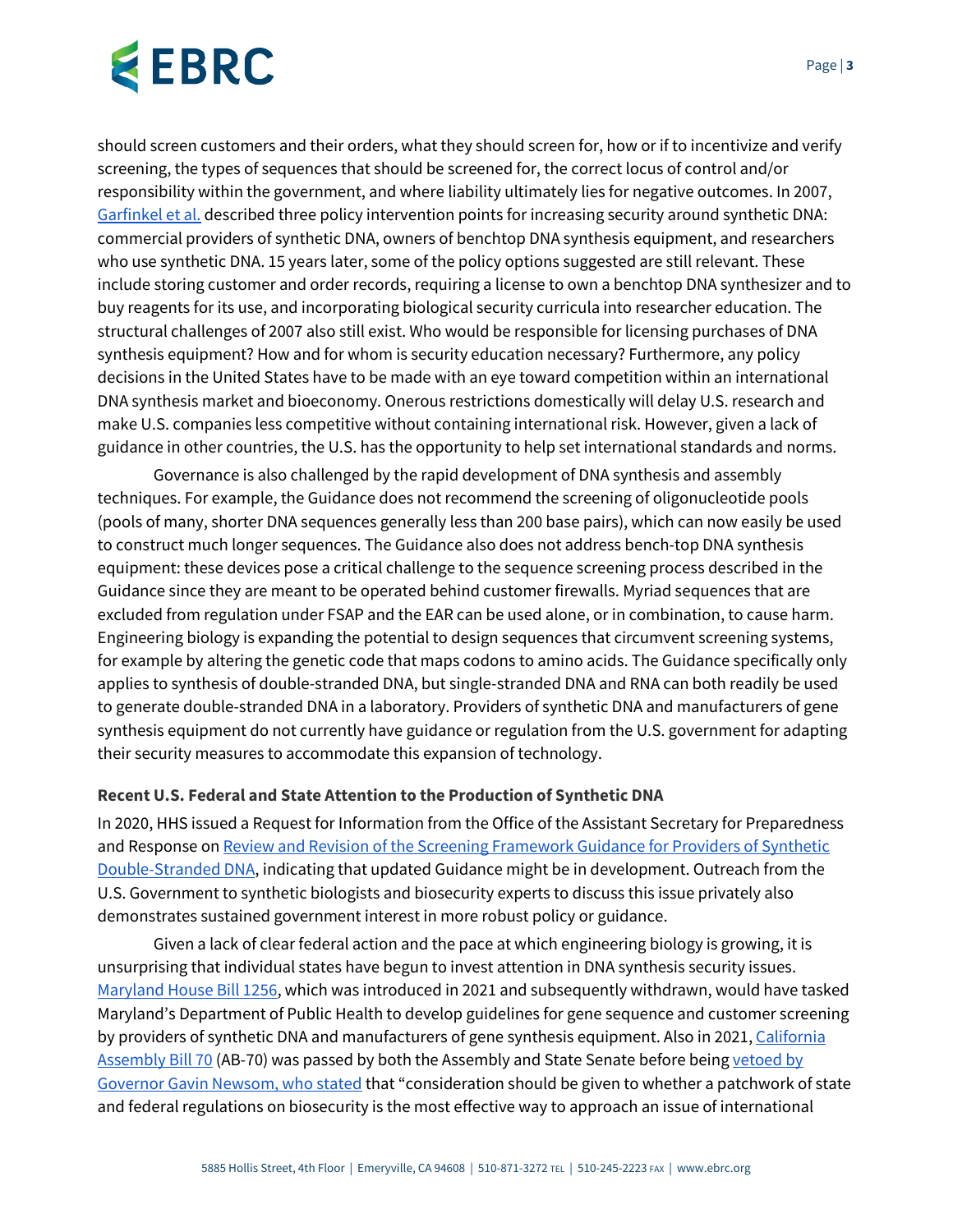magnitude." AB-70 would have required gene synthesis providers and manufacturers of gene synthesis equipment operating in California to conduct customer and sequence screening. Additionally, AB-70 would have required any entity receiving California state funds to purchase gene synthesis products or equipment from companies certified by the CA Department of Public Health (CDPH) as using adequate customer and sequence screening. New proposed legislation in California, [AB-1963,](https://leginfo.legislature.ca.gov/faces/billTextClient.xhtml?bill_id=202120220AB1963) is narrower than AB-70, requiring that California State University campuses only purchase synthetic DNA and DNA synthesis equipment from IGSC member companies, and requesting that the University of California campuses adopt the same standard (the legislature cannot legally require them to do so).

As AB-70 was under consideration by the CA State Legislature and Governor Newsom, there was an expectation among some that, given the size of California's economy and prominence in biotechnology, AB-70 would become a de facto standard for gene synthesis across the United States, similar to automobile fuel standards. Absent its enactment or public federal activity, there continues to be a need for timely, up-to-date DNA synthesis policy.

*To bolster U.S. national security, we recommend the Federal Government: (1) update its Guidance for providers of synthetic DNA based on the advancement of technical tools and capabilities over the past twelve years; (2) develop and and support standards and metrics for evaluation of DNA synthesis screening systems; and (3) incentivize company screening practices by mandating that synthetic nucleotide products purchased with federal research and development dollars patronize companies with screening systems in place.*

Herein, we consider these three recommendations in depth, considering challenges to their implementation and opportunities to foster a safer, more secure DNA synthesis enterprise and research ecosystem.

### **1: Updating Federal Guidance on Sequence and Customer Screening**

Two common approaches to sequence screening includ[e block](https://insights.dice.com/2020/07/17/whitelist-blacklist-the-new-debate-over-security-terminology/) list approaches based on sequence of concern databases and best match approaches. In a block list approach, an ordered sequence is screened only against a list of known pathogenic, toxic, and/or highly concerning sequences. If the ordered sequence aligns closely with one of these listed sequences, the order is flagged for follow-up screening. This can return many false positives as sequences from benign organisms can be very closely related to sequences from the block list.

In a best match approach (recommended by the Guidance), a sequence is screened against a large reference database, such a[s the RefSeq non-redundant protein database.](https://www.ncbi.nlm.nih.gov/refseq/about/nonredundantproteins/) If a sequence is a best match to a sequence that is unique to a Select Agent or Toxin, the order is flagged for follow-up screening. Both approaches require designation of certain organisms or sequences as posing security concerns so that hits or best matches to those organisms or sequences are flagged. Currently, the Guidance focuses on the organisms and toxins listed in the SAT and on the CCL, but does note that i) pathogenic agents have many benign sequences (e.g., housekeeping genes) that do not play a role in pathogenicity and do not fall under regulatory control and ii) the SAT and CCL are not inclusive of all sequences with potential for misuse. Synthesis companies face significant uncertainty in deciding which types of sequences to screen for beyond these lists and need updated Guidance to address the screening challenges they face.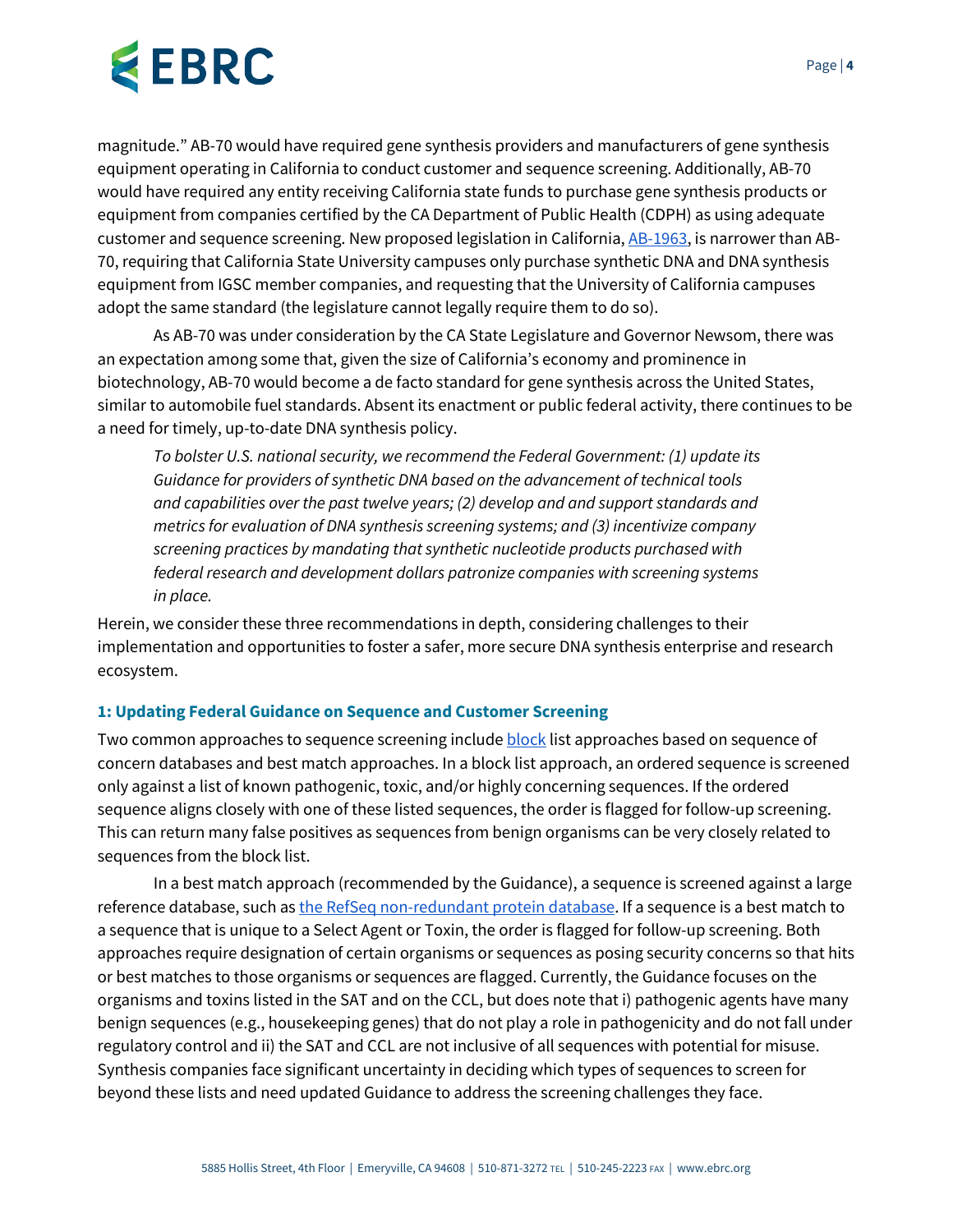*Before the end of 2022, HHS should develop and release updated Guidance for providers of synthetic DNA and manufacturers of DNA synthesis equipment that addresses the ambiguities of the 2010 Guidance, attends to technological advances, and describes a process for updating the Guidance every three to five years.*

We describe four areas for particular attention in updated Guidance. *First,* the Guidance (appropriately) addresses screening for organisms and toxins on the SAT and CCL, but does not guide providers of synthetic DNA on the appropriate consideration of sequences with some homology to sequences from controlled organisms or toxins. It also lacks sufficiently detailed attention to sequences with security implications beyond those from listed agents. The level of harm that could be caused by such sequences exists across a spectrum. Determining which sequences are concerning enough that sequence screening systems should flag them is difficult and subjective. *Second,* at the customer level, it is common practice for research laboratories to have single accounts with many users, making true customer verification difficult. It is also common industry practice to sell through third-party distributors, complicating synthesis company intent to screen the final user. *Third,* flagged orders require time-consuming, and therefore costly, person-powered efforts by synthesis companies to verify the sequence or customer, so minimizing false positives is important. These efforts might ultimately be in vain if an order flagged by one company can be ordered from another company that does not screen sequences or customers. *Finally,* gene synthesis equipment (e.g., a benchtop synthesizer) is not legally required to have screening mechanisms built in and no synthesizers currently on the market have such capabilities. Some manufacturers are working on these capabilities, but neither federal Guidance nor the IGSC Protocol describe best practices or set minimal performance standards for screening sensitivity. Below, we describe these four considerations for improved synthetic DNA screening Guidance in greater detail.

### **Identification of Sequences of Concern**

As researchers continue to expand our understanding not just of the role of single genes in model systems, but of complex genetic systems with context-dependent functions, and as the tools for organism engineering develop, it becomes increasingly difficult to scope the range of possible harms that given sequences or collections of sequences could be used to cause. Providers of synthetic DNA therefore face significant ambiguity in deciding which sequences beyond organisms and toxins on the SAT and CCL for which to screen. Some sequences would present a security concern only if introduced into a specific genomic and/or systems context. For example, human gut colonizing bacteria could nefariously be engineered to express human immune system modulators that overactivate or depress immune responses. However, the same immune modulating sequences needed for nefarious use are routinely ordered for legitimate research purposes. Screening for these types of security concerns requires attention to difficult cost-benefit analyses. It is impractical to screen for *all* potentially harmful sequences. A truly talented nefarious actor could find a way to misuse an overwhelming number of commonly used sequences. But the likelihood and consequence are small compared to the vast societal benefit resulting from technological advancement represented by DNA synthesis technologies. Other sequences—such as some of those from Select Agents—could be used without much imagination to cause much more catastrophic harm. The costs of screening for those sequences are relatively low when compared to the consequences of their misuse. However, such cost-benefit analyses are difficult because data is lacking and uncertainty is high. Determining a risk threshold above which sequences should be flagged, and then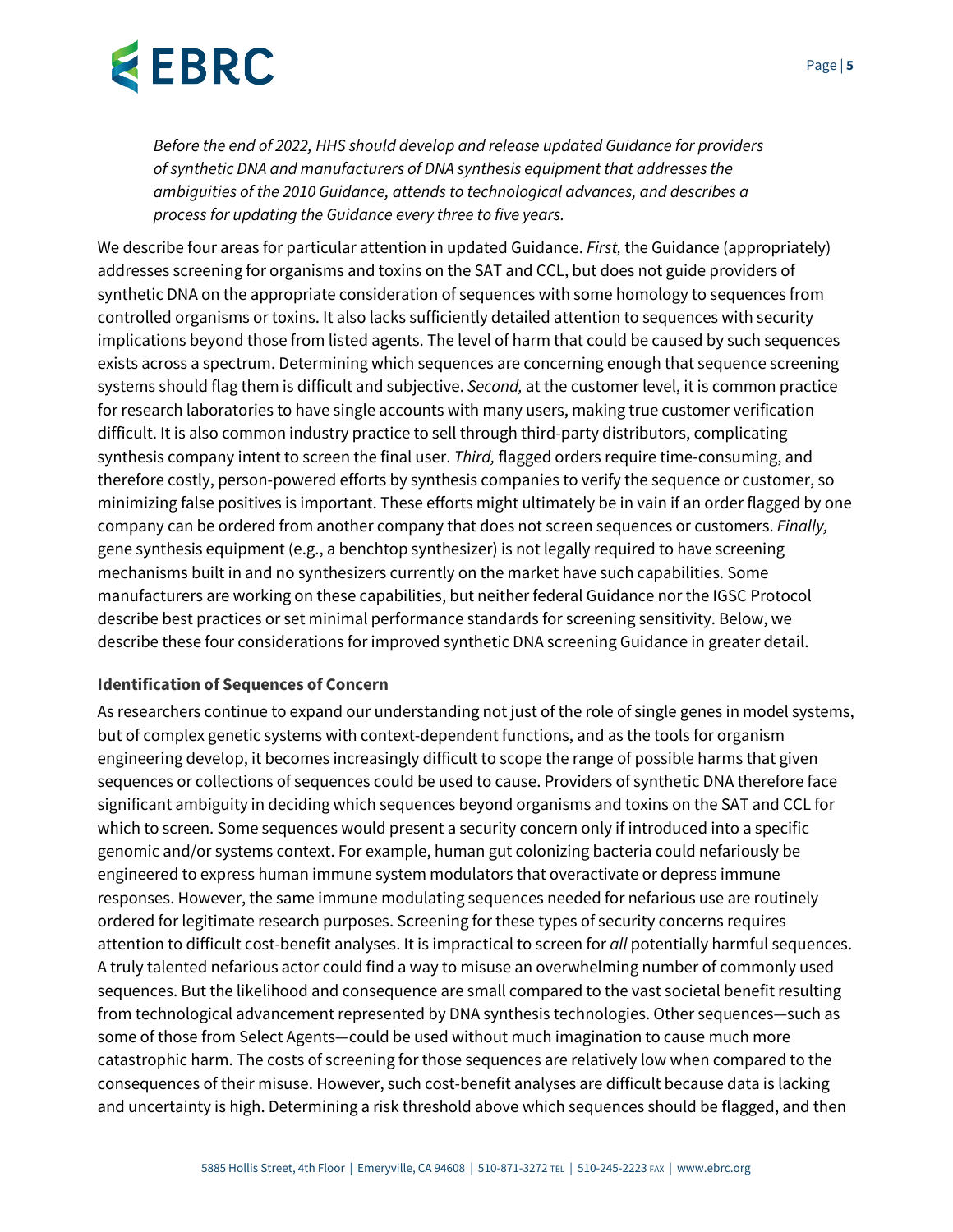identifying all the relevant sequences that fall above that threshold, will be subjective and experts will disagree. The level of concern of a sequence will also change as technology and biological knowledge develop, and thus cost-benefit analyses would need to be consistently revisited. The status quo, though, leaves ample room for the U.S. Government to contribute further guidance for strengthening screening systems without synthesis companies expending unnecessary time and money on flagging sequences with minimal potential for misuse.

In addition to determining if and how to screen for sequences that could be used to cause harm but are not from controlled agents or toxins, DNA synthesis screening also requires consideration of sequences that are unknown (do not exist in nature or have not been sequenced and deposited in a database), lack sufficient annotation, are from species with inadequate sequencing breadth to capture relevant sequence variations, and/or combine segments of sequence from different agents that, together, enhance pathogenicity. The prediction of function from sequence was not considered feasible at all in the past [\(Sequence-Based Classification of Select Agents: A Brighter Line\)](https://doi.org/10.17226/12970) and today still presents a significant challenge. Tools that use homology to predict if a sequence might pose a threat, such as those emerging from IARPA's Functional Genomic and Computational Assessment of Threats (FunGCAT), could be incorporated into screening systems, particularly for use on un- or under-annotated sequences (e.g., [Godbold et al. 2022\)](https://doi.org/10.1128/IAI.00334-21).

Sequence screening must also be robust to sequence obfuscation. Sequences can be obfuscated by making extensive codon table adjustments and substitutions, shifting reading frames, ordering oligo pools that can then be assembled (the Guidance does not recommend screening sequences less than 200 base pairs), or hiding the parts of a concerning sequence within a larger sequence. Since the Guidance was issued in 2010, DNA assembly capabilities have grown significantly. Small (less than 200 base pair) fragments or oligos can be used to assemble much longer sequences. Some synthesis companies now offer RNA synthesis as well. Updated Guidance should incorporate these products into screening recommendations. Computational strategies can take advantage of next generation contig assembly algorithms to decrease the computational burden of oligo screening [\(Diggans & Leproust, 2019\)](https://doi.org/10.3389/fbioe.2019.00086).

### **Customer Screening Guidance**

Both the HHS Guidance and the IGSC Harmonized Screening Protocol call for screening of customers who order gene synthesis products. Like sequence screening, customer screening will never be perfect. But, the implementation of best practices can still prevent some negative outcomes, yield searchable records, and manage liabilities. Customer screening best practices include i) requiring customer identification data, including a physical, non-residential shipping address (PO boxes are not permitted given the lack of traceability); ii) restricted party screening to prevent any prohibited individuals or entities from receiving U.S. products or technology; iii) verifying a legitimate need—or, minimally, a scientifically sound use—and authorization before providing sequences for regulated pathogens or toxins; and iv) noticing "red flags" such as evasiveness around identity or affiliation. When any cause for potential concern is identified, companies should conduct follow-up screening, and if still unsure should have known contacts in the U.S. Government available to consult.

One challenge to customer screening is the growth of intermediate distributors ordering sequences on behalf of their end customers. Such distributors might, for commercial reasons, be hesitant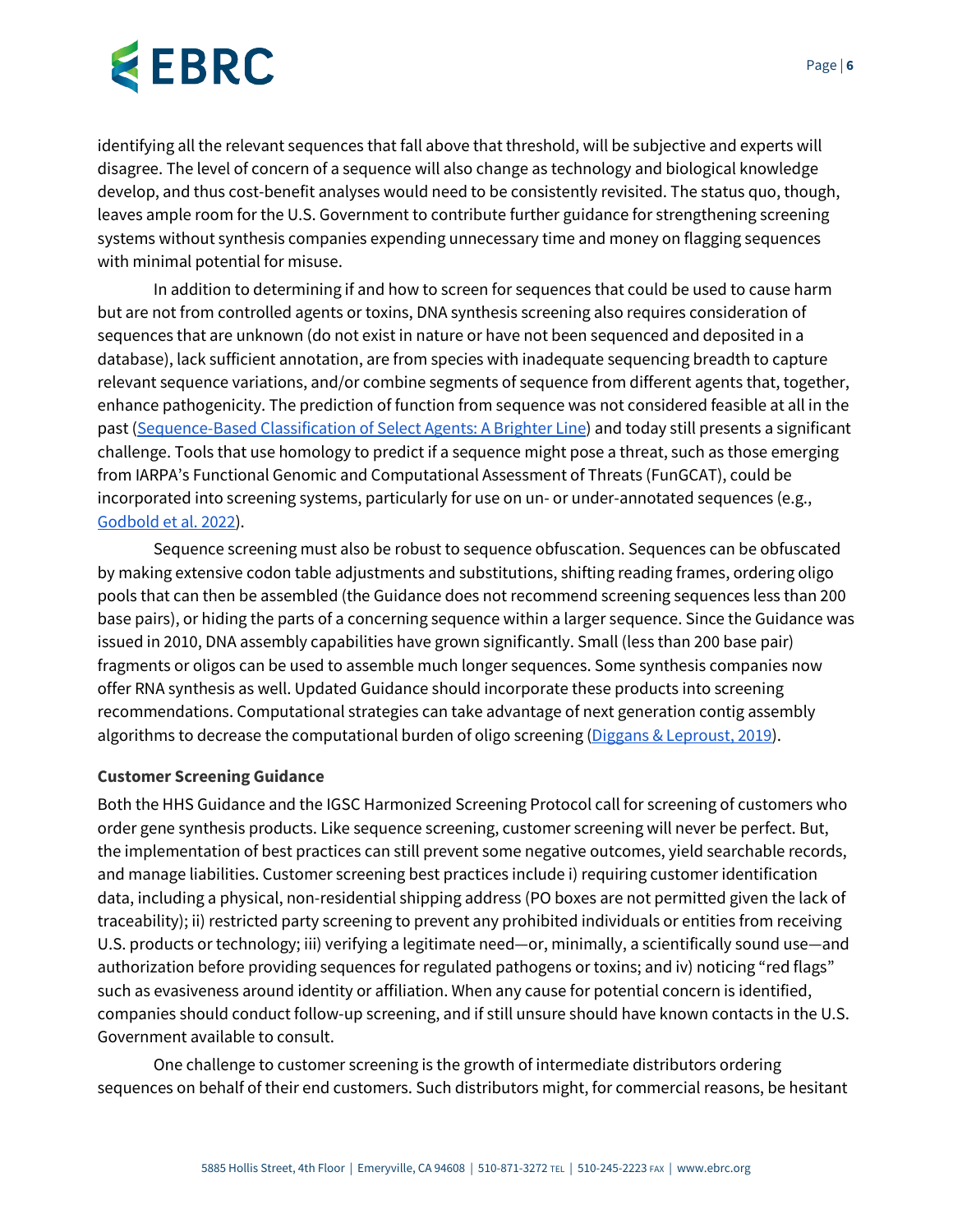to provide their client (end user)'s identity, making customer screening by the synthesis company challenging. The U.S. government could explicitly recommend that synthesis companies require, in their distributor agreements, that distributors must provide end user identity upon request if ordered sequences raise biosecurity-related concerns.

A limitation to customer screening is the access of multiple individuals to single customer accounts. In laboratory settings, often a principal investigator or laboratory manager is the official customer, but may have many researchers ordering DNA through that account without oversight. Therefore, providers of synthetic DNA should not approve an order for sequence from a controlled agent simply because it comes from a trusted laboratory. To incorporate an additional layer of security, a synthesis company could require that an individual signed into a laboratory account enter their own unique passcode or PIN when placing an order. This would increase traceability within laboratories. Importantly, creating unique passcodes would need to be simple enough to minimize the urge to share passcodes with new or rotating laboratory members. Increasing the security of the ordering process can also make laboratories less vulnerable to hacking [\(Puzis et al., 2020\)](https://www.nature.com/articles/s41587-020-00761-y?proof=tr). Alternatively, all orders could require approval from the laboratory principal investigator before being transmitted to synthesis companies. In reality, such a step is unlikely to provide meaningful security as the temptation for PIs to approve orders without reviewing them might be insurmountable. Another possible approach is for synthesis companies to send a weekly list to principal investigators of the organisms and genes with greatest homology to sequences ordered from their lab. This could be automated, would not delay the synthesis process, but would give PIs additional insight into lab activities.

The U.S. Government could also look to other industries with robust verification and screening methods. For example, credit card companies use aggressive algorithms to detect unusual spending patterns or purchases and flag them for fraud detection. A similar algorithm applied to DNA synthesis sequence screening could integrate the identification of anomalous orders with sequence screening. This could potentially reduce some false positives from sequence screening and increase sensitivity to orders placed over time by the same customer. However, such an approach would need to be taken with caution. In 2020, thousands of laboratories with no history of working on coronaviruses began ordering sequences for SARS-CoV-2. This could create a logistical nightmare for synthesis companies.

### **Challenges of Follow-up Screening**

Whether a flag is raised by sequence or by customer screening, Guidance-adherent providers of synthetic DNA spend significant resources following up on flagged orders. According to a [JCVI report](https://www.jcvi.org/research/dna-synthesis-and-biosecurity-lessons-learned-and-options-future) from 2015, an estimated 5% of orders are flagged for review. "Yellow" flag hits might take one to two hours to resolve and "red" flag hits can take several hours. As the price of synthesis per nucleotide falls and the price of labor increases, the fraction of an order cost consumed by security screening increases, making it more difficult for companies that do screen to be cost competitive with those that do not (Diggans and [Leproust, 2019;](https://www.frontiersin.org/articles/10.3389/fbioe.2019.00086/full) [DiEuliis et al. 2017\)](https://doi.org/10.1128/mSphere.00319-17). Follow-up requires customer service personnel that are sufficiently trained to detect red flags during follow-up conversations, evaluate the validity of the customer's stated intended use, and make important determinations about order fulfillment and refusal. Such customer service personnel are generally more disposed to *help* customers and therefore may be hesitant to directly confront customers about their scientific goals and less experienced in detecting customer warning signs. Providers of synthetic DNA often operate internationally, so this customer service team must also be able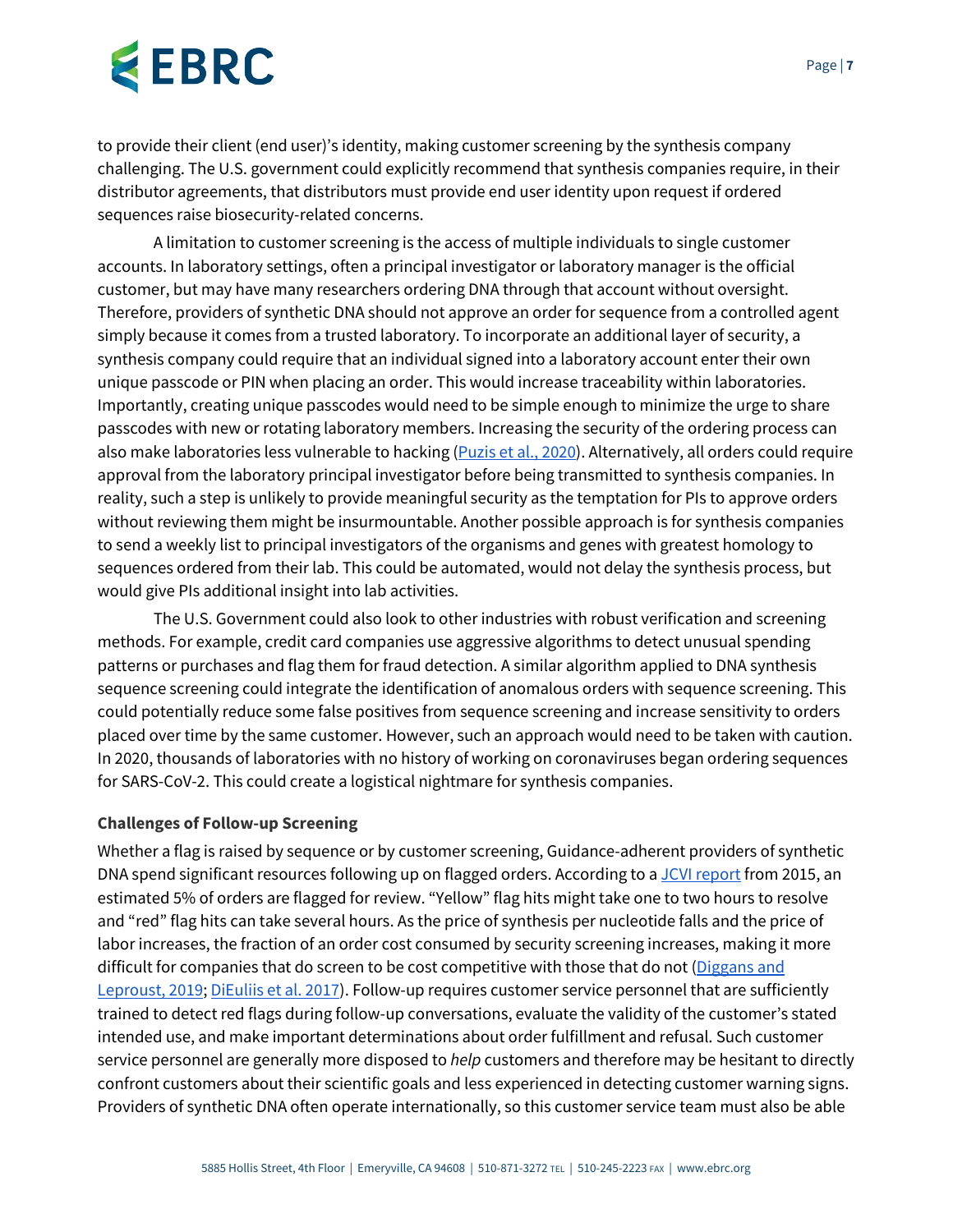to communicate in relevant languages. Under current guidance, follow-up screening can involve attempts to verify a principal user's identity, making contact with relevant institutional biological safety officers or research directors, a literature review for related or relevant publications, and, if necessary, consultation with the Weapons of Mass Destruction (WMD) Coordinator at the nearest FBI Field Office. This highlights the importance of minimizing false positives in screening and of supporting tool development that enables small companies to implement screening systems without incurring an overly arduous financial burden (see below).

Currently, when follow-up screening reinforces the concerns that the initial screening raised, synthesis companies can decline to fulfill the order. That customer could attempt to order the same sequence from another company that might or might not screen. If screening were required of all providers of synthetic DNA, the customer would likely be flagged and denied again. However, because providers of synthetic DNA will continue to have some variation in their approaches to screening, and because a customer might more successfully obfuscate their order on subsequent purchase attempts, updated Guidance should consider if or how USG should encourage information sharing between companies. Currently, there is an information sharing mechanism in place within the IGSC, but is very rarely used. It is not known if its rare use is due to a concomitant rarity of concerning orders or if businesses are not comfortable sharing sensitive information with each other.

An alternative model that would take significant investment to establish but that might ultimately improve the safety and security of the synthetic DNA synthesis market is the establishment of an independent third party used by all providers of synthetic DNA operating in the United States for customer and sequence screening. Such an entity would need to be able to operate at the scale and on the timelines industry would require and could only be successful with industry buy-in and government backing. It would alleviate the problem of customers venue shopping for providers to ship sequences of potential concern and would make it more difficult to order the component parts of a dangerous sequence from different companies. The government could potentially share intelligence with the entity to inform their screening and surveillance efforts. The entity would need indemnification for its liability to not be untenably high. For the government to grant indemnification, standards and metrics to evaluate the quality and success of the entity would be necessary (see recommendation 2).

Implementing such a strategy would have some draw-backs, too. If a nefarious actor found a strategy to obfuscate sequences or otherwise elude the entity's screening approach, the actor could confidently order synthetic DNA from any provider of synthetic DNA. Furthermore, companies would likely be quite reluctant to send such extensive customer and order business information through a common entity.

### **Challenges for Manufacturers of Gene Synthesis Equipment**

An emerging consideration not addressed by either the Guidance or the IGSC Protocol is the growth of benchtop DNA synthesizers. There are currently few (if any) synthesizers on the market that have built-in sequence screening capabilities, but there are some in development. Updated guidance should anticipate a future where these devices become increasingly common and identify and recommend appropriate customer and sequence screening standards.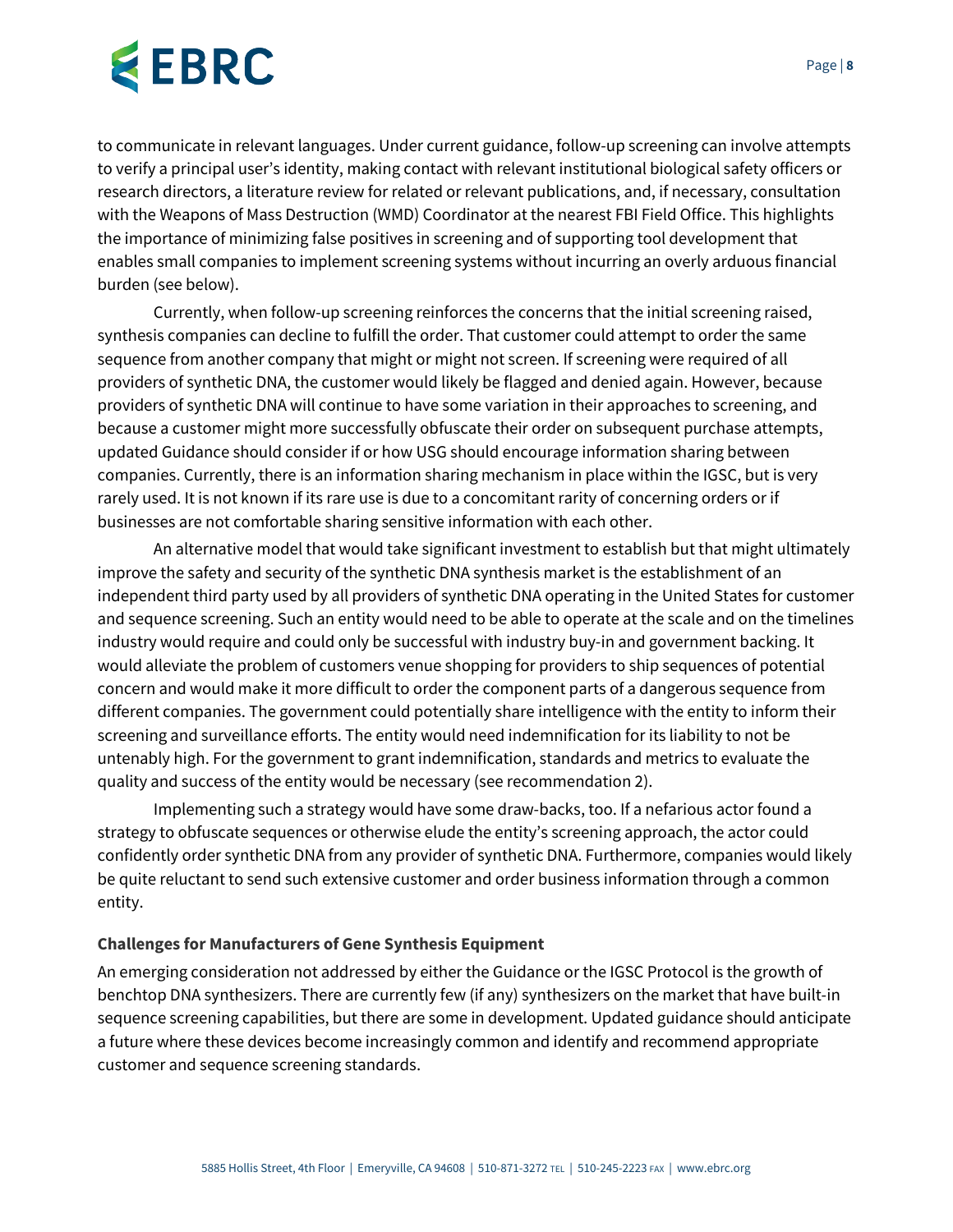If USG encourages or requires new equipment to have sequence screening capabilities, it should explicitly consider providing guidance as to i) processes by which flagged sequences can be approved for synthesis; ii) customer screening and export control during equipment resale on a secondary market e.g., through a unique synthesizer identification number; iii) safeguards against machine tampering (e.g., through verification procedures during reagent changes, inoperability in the absence of screening); iv) sequence tracking and logging, such as a "black box" of all synthesized sequences accessible to relevant authorities; and v) if screening is best done locally or through a "phone home" approach. Phone home approaches could create cyber vulnerabilities for companies or government agencies engaged in proprietary and/or sensitive research. On the other hand, a phone-home approach could help prevent local tampering. Reagent locking mechanisms and phone home serial number checks on consumables may help prevent some of these issues.

California's (vetoed) AB-70 did not require screening of gene synthesis products manufactured by an entity for that entity's own use. Thus, if a manufacturer of gene synthesis equipment sold equipment to a company, no screening would have been required for sequences synthesized for use within the company. Such a standard would leave a considerable vulnerability to insider threat. A large entity or institution, for example a university or a large biotechnology or pharmaceutical company, could have hundreds or thousands of unique users sending sequences to be synthesized, none of which would have been required to be screened under AB-70. To avoid building screening loop holes into updated guidance, the federal government should encourage screening of internally ordered sequences as well. If it does not, the government should advise manufacturers of gene synthesis equipment i) if machines purchased solely for use within an entity should/must still have the *capability* to screen (either locally or through a phone home approach) so that if machine ownership changes, screening practices can be maintained; ii) if customer screening is required for the sale of used gene synthesis equipment; and iii) if/how to verify when gene synthesis equipment is used to make products for internal use or for use by external researchers.

Manufacturers of gene synthesis equipment are constantly innovating and improving upon their products. Some are incorporating screening capabilities into future models. Prompt guidance from the federal government will help these manufacturers develop the most effective screening mechanisms, guide their approaches, and improve the uniformity of screening performance across the industry. Left without guidance, these companies could spend significant time and resources developing less-effective mechanisms.

### **2: Standards and Metrics for Assessing Screening Algorithm Efficacy**

Many providers of synthetic DNA do screen the orders they receive for sequences of concern. Those that do generally make their algorithms robust to frame shifts and codon substitutions. Many screen for sequences beyond those from the SAT and CCL and work to make their algorithms resilient to more advanced efforts at sequence obfuscation. However, these companies lack systems to uniformly test screening efficacy. Developing such systems is challenging because they require standards to measure performance against. No such standards currently exist and creating such standards can be difficult, as demonstrated by these examples for which the outcome of screening is not obvious: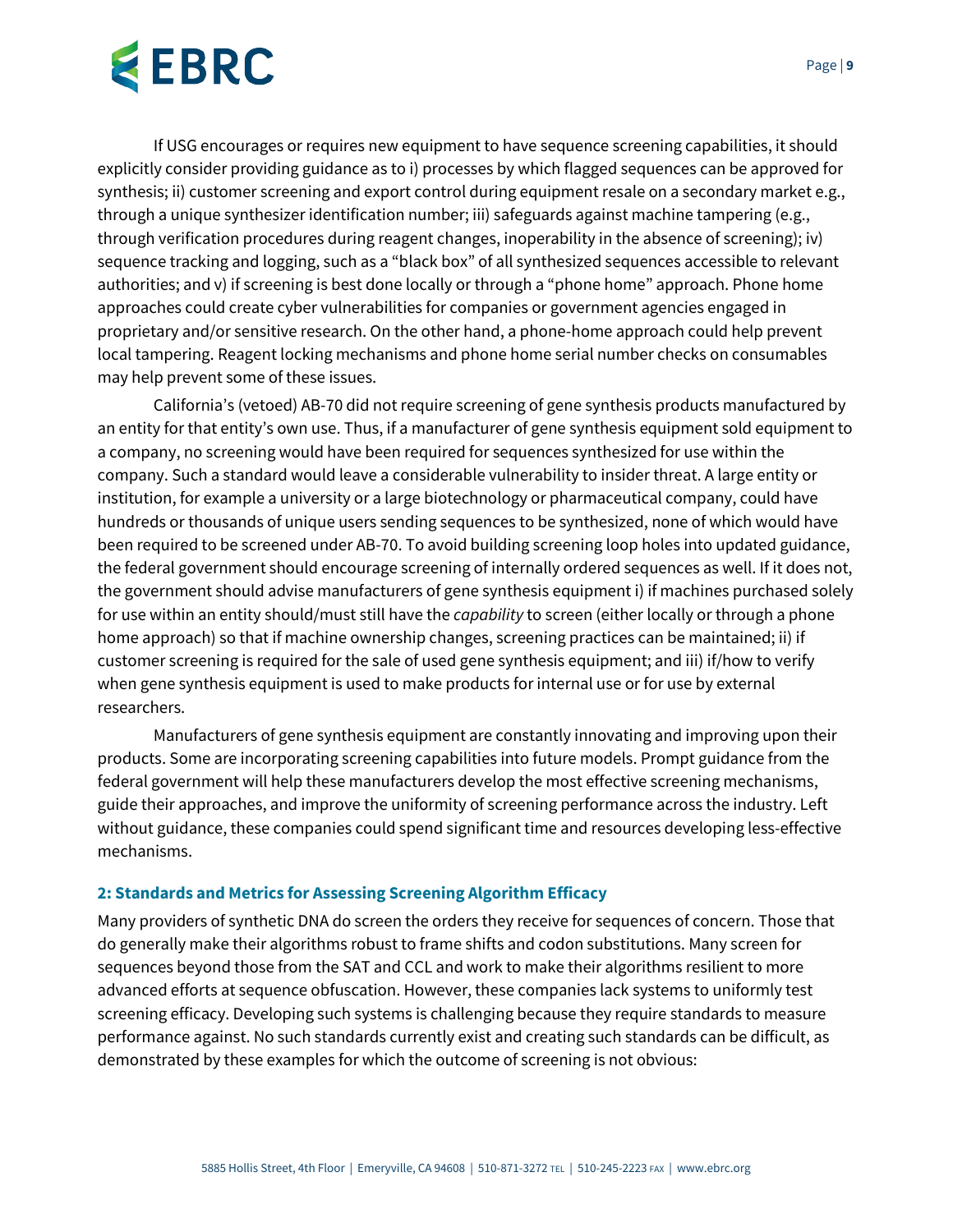- A customer orders a sequence with "best match" to a gene from a Select Agent involved in pathogenicity, but with only 60% of amino acids in common.
- A customer orders a 1.2kb fragment. 300 base pairs of that fragment have 85% homology to an 800 base pair controlled open reading frame while the other 900 base pairs have high homology to a non-pathogenic organism.
- A customer orders a full-length controlled open reading frame but significantly alters a key functional domain and asserts that cited literature suggests the changes eliminate pathogenic function.
- A customer orders a plasmid for the expression of a gene from a human pathogen that exports virulence factors, but intends to express it in nonpathogenic bacteria.

Clear standards and best practices arising from Recommendation 1 would enable the development of metrics by which to measure screening performance.

*To enable the developers of DNA screening algorithms to assess the efficacy of their sequence screening protocols, the Federal government should develop or guide the development of agile, quantitative screening performance metrics and methods and make them available for industry use.*

Metrics should incorporate rates of false positive and false negative findings against test sequence sets and evaluate capabilities for detecting obfuscated sequences. Metrics and evaluation standards will need to be regularly updated in tandem with regular (every three to five years) updates to screening Guidance and in response to evolving conditions.

The development of standards and metrics will require significant stakeholder engagement and technical expertise; if a technically straightforward mechanism for evaluating screening systems could easily be developed, it would already exist. At minimum, IGSC members, the National Institute of Science and Technology, the national security community, and security-minded engineering biology practitioners should be heavily involved. Developing and stress testing screening protocols and any developed metrics might necessitate some degree of biological red-teaming as nefarious actors may use sequence obfuscation or other methods to out-maneuver sequence screening methods. Concerns about information hazards can emerge from red teaming, but this practice also creates the circumstances under which vulnerabilities can be identified and attended to by good actors before they can be taken advantage of by nefarious actors.

### **3: Incentivization of Adherence to the Guidance**

Currently, no incentives exist for customer or sequence screening in the United States. In reality, the expense of building customer, sequence, and follow-up screening capabilities creates an economic disincentive to screen. Moving directly from a Guidance model, however, to regulatory enforcement of screening might not give regulators sufficient time to develop rules with enforceable precision and clarity.

*We therefore recommend that, after screening Guidance is updated, and no later than the beginning of FY24, the Federal Government incentivizes sequence and customer screening by requiring* t*hat synthetic nucleotide products purchased with federal*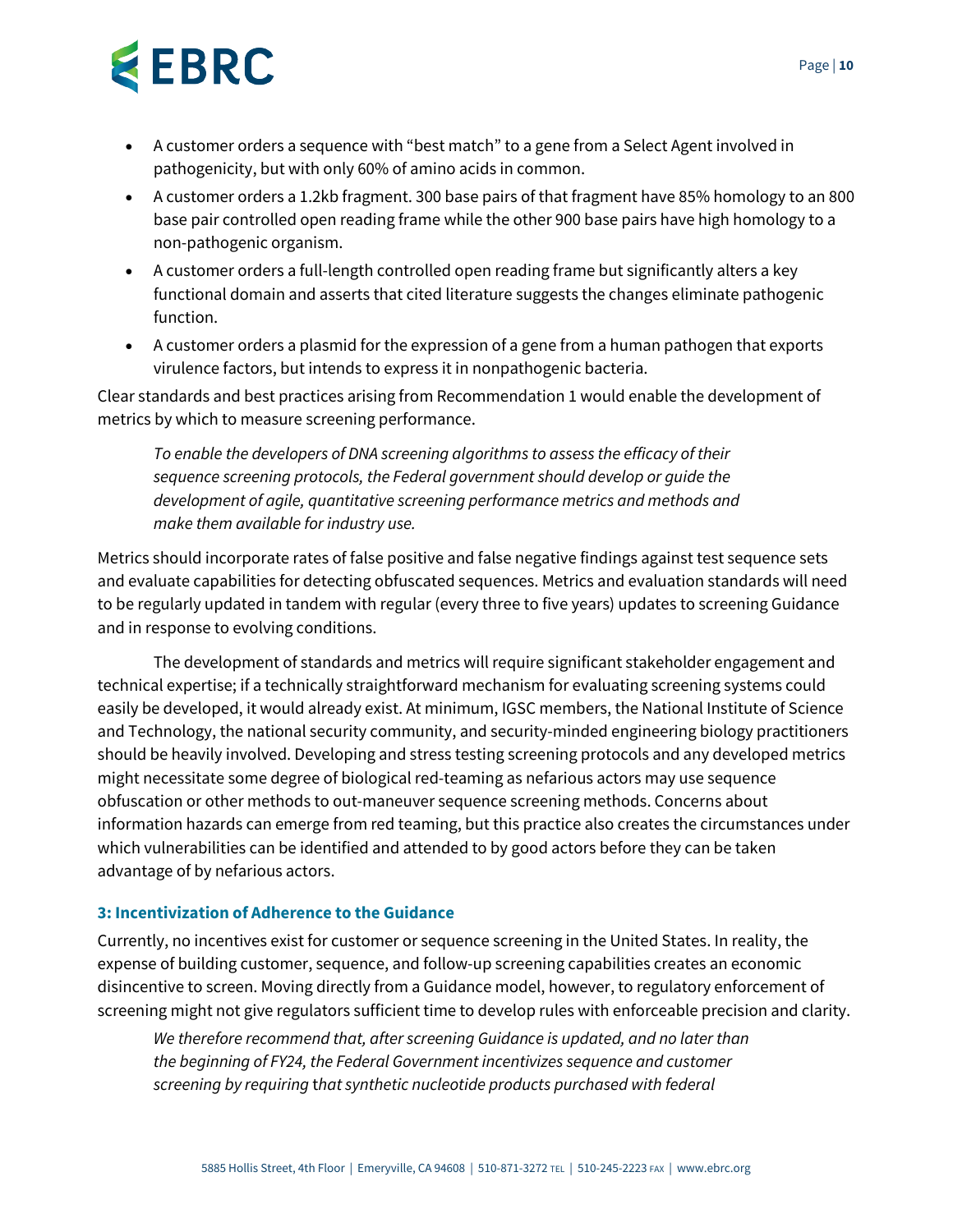*research and development dollars patronize providers of synthetic DNA that screen sequences and customers*.

A major challenge to the implementation of such a recommendation is the establishment of a process to determine or certify that a synthetic DNA provider does screen and is eligible to receive orders funded by federal dollars. This would require a significant, ongoing commitment of time and resources by USG. Updated Guidance as described in Recommendation 1 and screening standards and metrics described in Recommendation 2 must be detailed enough to allow for the development of a certification process that enables Recommendation 3. Logistically, the requirement might need to be enforced at the fundingagency level. The bounds of screening requirements would need to be articulated with precision. Where high-precision parameters cannot be articulated, standards for certification should allow for dialogue between providers of synthetic DNA and a certifying body that demonstrates provider awareness and efforts toward robust screening. Because there are innumerable potential misuses of synthetic DNA, certification should not demand perfect screening around edge cases. As a starting point, we suggest that a certification program 1) ensure companies screen for sequences from organisms and toxins on the SAT and CCL and be robust to frame shifts and codon substitutions; 2) screen customers against the U.S. [consolidated screening list;](https://www.trade.gov/consolidated-screening-list) 3) develop mechanisms for screening oligos and pools of oligos; and 4) verify that providers of synthetic DNA maintain records for eight years.

A certifying entity would not necessarily need to be part of USG (e.g., could be the same entity as described in "*Challenges of follow-up screening*" above). A trusted third party intermediary could benefit from working hand-in-hand with both industry and government, while maintaining a degree of independence. Ideally, a certifying agency or organization would be able to support and inform updates to the Guidance in response to emerging conditions and quickly communicate new concerns to providers of synthetic DNA. If established with sufficient security mechanisms in place, such an entity could also become a home for communications from providers of synthetic DNA around problematic orders. The entity could potentially identify patterns across the synthesis ecosystem, and let synthesis providers know about concerns without compromising privileged information.

Alternatively, as suggested elsewhere, USG could require that synthetic nucleotide sequences purchased with federal funds patronize IGSC companies (see *DiEuliss, Carter, & Gronvall, 2017*). This approach would take advantage of the already established and widely adopted standards set by the IGSC Harmonized Screening Protocol and would obviate the need for a government certification process. However, there remain screening considerations for which USG guidance could be very useful. IGSC does not test members' screening capabilities after initial membership, so strengthening IGSC membership requirements, minimally through testing screening systems over time, would greatly increase the potential impact of such an approach.

Whether a DNA synthesis provider-certification program is directed by the IGSC, the US Government, or a third-party entity, it must be appropriately funded. As the function of a certification system would be to protect global health and well-being, it must be supported by public dollars with reasonable fees for providers of synthetic DNA. Providers of synthetic DNA that do currently screen do so entirely at their own expense, and high certification fees would add an additional burden for their responsible activity. Steep certification fees could also make entry to the market less feasible for start-up companies; thus tying fees to company size might be appropriate.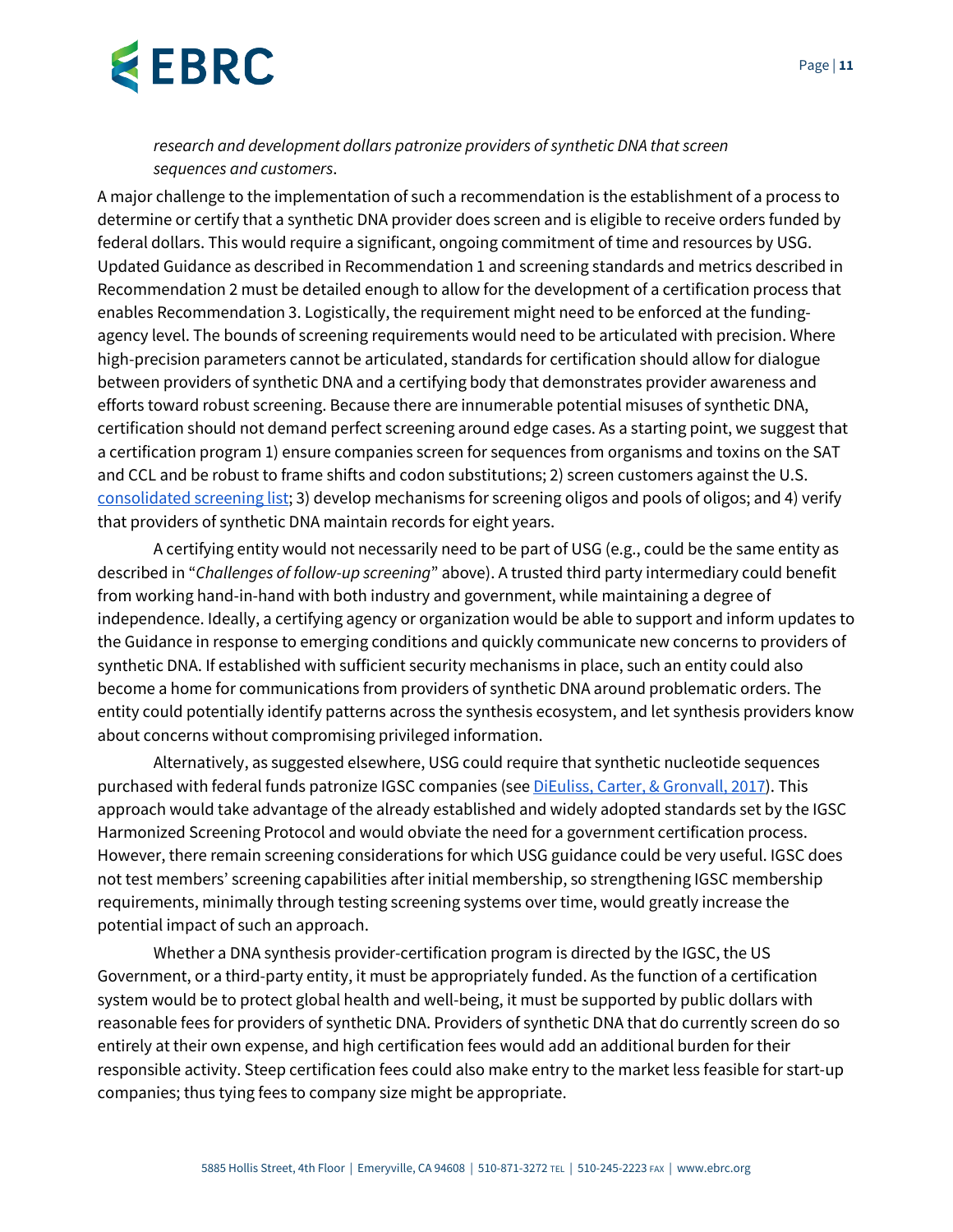There are efforts to develop screening systems so that screening can be more easily implemented throughout industry. For example, the Nuclear Threat Initiative and World Economic Forum are bringing together diverse stakeholders to develop an international Common Mechanism for DNA synthesis [screening.](https://www.nti.org/newsroom/news/nti-and-wef-convene-second-annual-meeting-dna-synthesis-screening-technical-consortium/) An open-source tool called SegScreen has recently been developed and i[s available](https://gitlab.com/treangenlab/seqscreen) for use. Efforts are being undertaken to reduce the number of false positives in sequence screening, for example by the Joint Genome Institute of Lawrence Berkeley National Laboratory, whose BLiSS (Biosecurity List Sequence Screening) pipeline can detect when flagged sequences are unlikely to be involved in the pathogenicity of an organism. Companies are also developing screening systems as a service. Battelle's ThreatSEQ screens for threat factors including antibiotic resistance, immune evasion factors, human bioregulators, protein toxins, and other threat factors (e.g., opioid enzyme pathways). This space is primed for expansion as companies built specifically around biosafety and biosecurity grow (e.g., Aclid). Current Guidance recommends that synthesis companies retain internal screening capacity and expertise. There could be situations, e.g., an early stage startup, where partnering with a trusted company, such as one that is an IGSC member and offers screening as a service, is a better option.

Important issues would need to be addressed before implementation of a certification system. For example, if a certifying or regulatory agency were given access to order records by providers of synthetic DNA to demonstrate their adherence to Guidance, it would be necessary to ensure that customer sequence orders could not become public through public records requests. Security measures should not compromise researchers' ability to conduct their research and protect their intellectual property.

Furthermore, any certification program should pay careful attention to legal liability. If standards and metrics are used for certification, those standards could be used to define company liability. This might incentivize providers of synthetic DNA to focus security measures only around those standards. If standards only focus on the most concerning sequences, others might slip through unnoticed. If standards are more broad, companies might respond by making sequences with very low levels of concern more difficult to access, thereby slowing research.

These and other challenges would need careful consideration before an incentivization and certification approach could be successful. Any consideration of transitioning voluntary, guidancedirected screening to a regulatory requirement would necessitate significant stakeholder input to ensure that the myriad implications were understood and addressed in advance. It would also be important to ensure that government expertise and resources were sufficient to keep pace with rapidly developing technology before establishing screening as a regulatory requirement.

### **Conclusions**

Screening during the ordering process for synthetic DNA and DNA synthesis equipment is one important aspect of a safe and secure biological research and development ecosystem. Many companies pay laudable attention to security, investing significant resources into the development of screening and security systems and hiring individuals with the expertise to implement, improve and oversee these systems. As the capabilities of synthetic biology expand, it is becoming easier to predict function from sequence, assemble chromosomes and viral genomes, and use synthetic DNA to engineer organisms, consortia, and cell-free systems for specific purposes. These capabilities are cornerstones of our robust and growing bioeconomy. Concomitantly, these capabilities can simplify malicious activity by nefarious